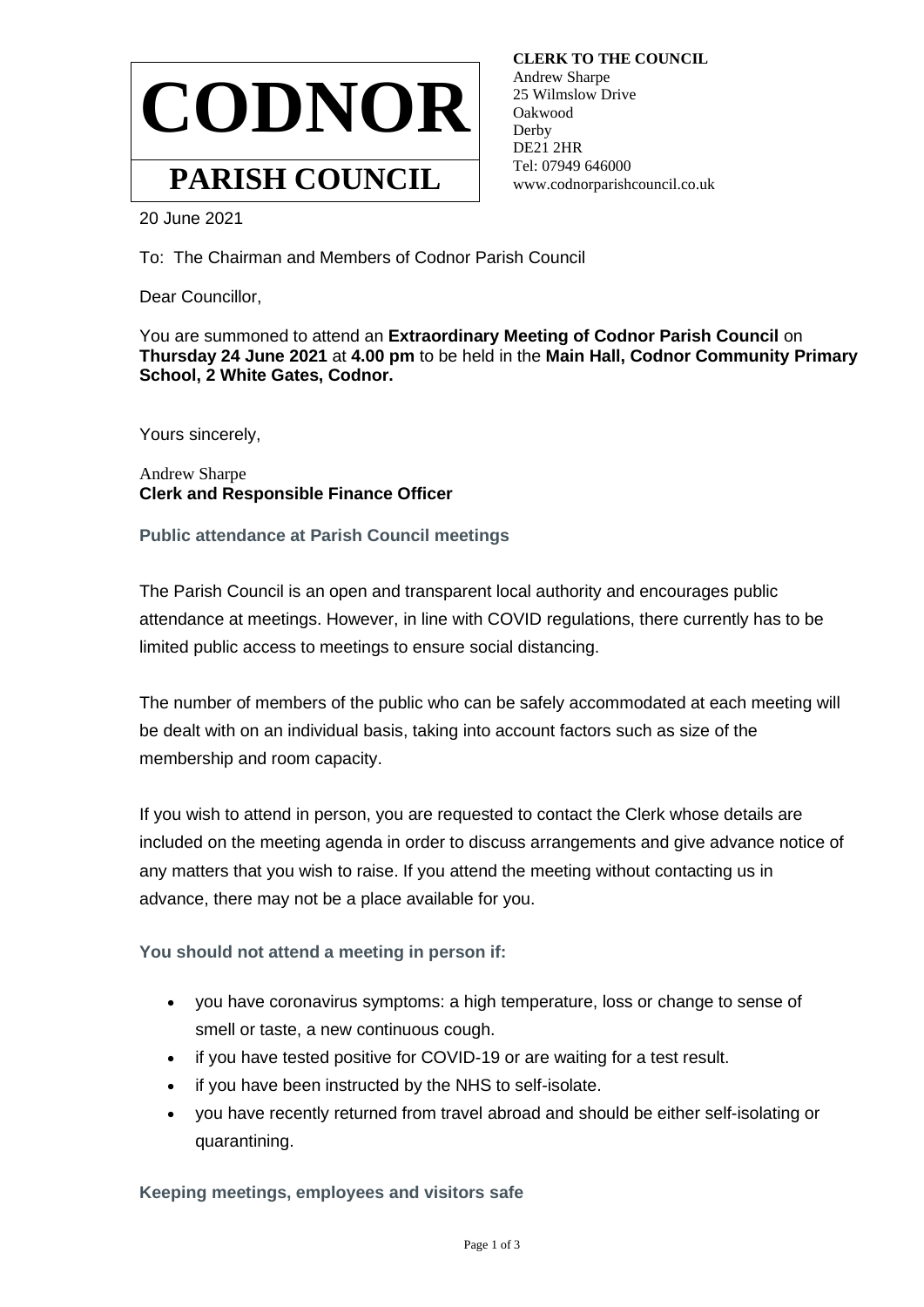When you attend the meeting, keep yourself and others safe by following the Government's guidance at all times.

Our safety measures require:

- wearing a face covering, unless exempt.
- maintaining a 2-metre distance from others.
- using the hand sanitiser provided upon entrance to and exit from the meeting room.

In line with national track and trace requirements we ask that you provide the Clerk with your name, email address and telephone number in advance of the meeting date. Your details will be held on record for 21 days from the date of the meeting and then they will be securely deleted.

Codnor Parish Council welcomes the use of social media, filming and recording at meetings, provided they do not disrupt or otherwise have an adverse effect on the meeting. Telephones and other such devices should be switched to silent mode or switched off completely. Oral reporting or commentary is not allowed within the meeting room but may be conducted from outside.

Any speaker not wishing to be filmed should make this clear at the start of their speech. The ruling of the Chairman at the meeting is final and may not be challenged.

## **AGENDA**

- 1 To receive apologies for absence
- 2 Declaration of Members Interests
- 3 Public Speaking (15 Minutes)

A period of not more than 15 minutes will be made available for members of the public and members of the Council to comment on any matter. Members of the public should give 3 clear days' notice of any matters to be raised by contacting the Clerk. Please also see the note at the beginning of the agenda about public attendance.

The Police, County Councillor and Borough Councillor may also speak at this point but as with the public must contact the Clerk in advance to confirm their attendance.

## 4 Dispensations

To report any dispensations granted by the Clerk under the agreed procedures and to consider any further requests received.

- 5 Financial Matters
	- (a) Accounts for Payment.

**RECOMMENDED** that the list of payments be approved.